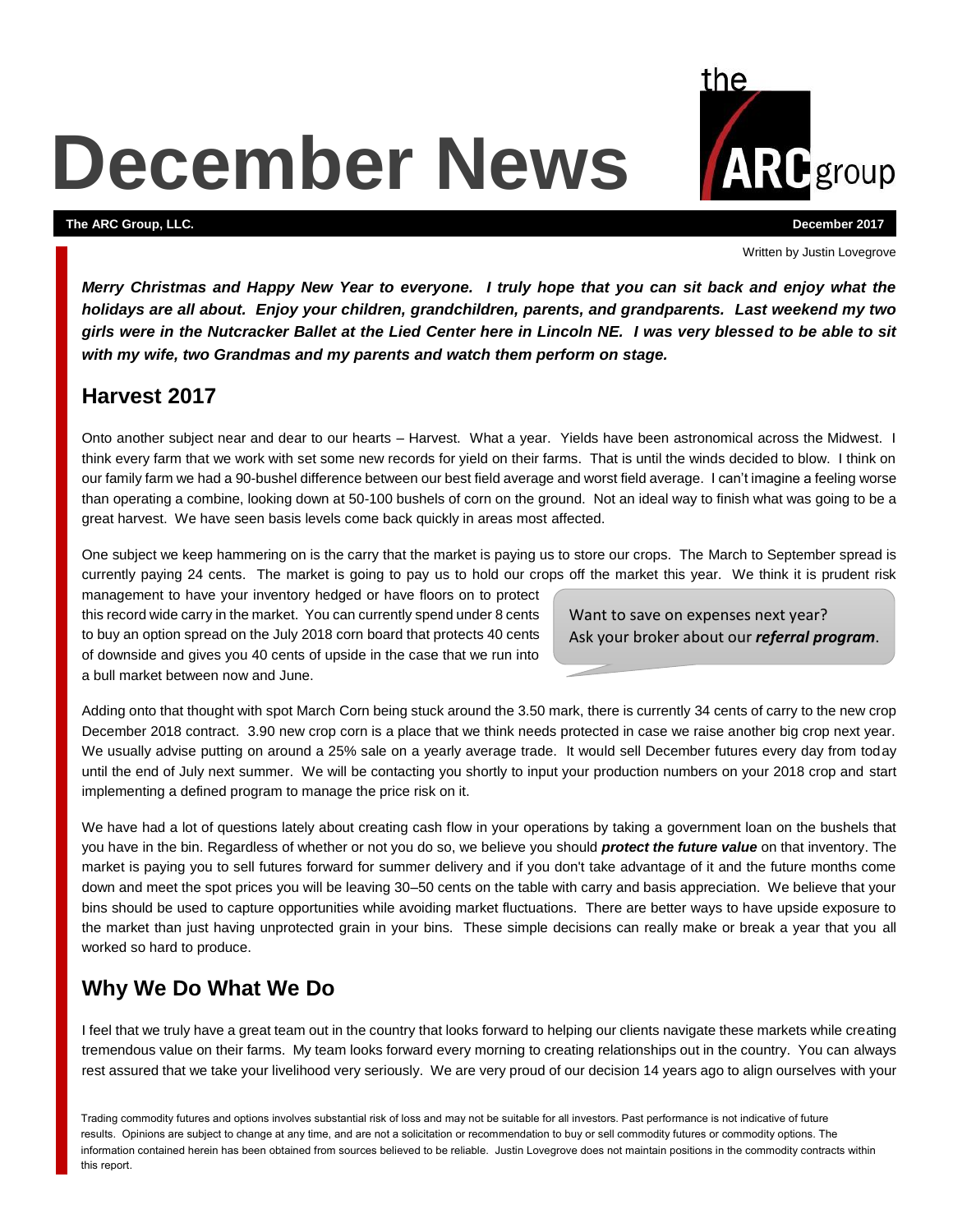farm's best interest. We truly believe that independence in your grain marketing risk management is a main key to achieving the best returns on your farm. We pride ourselves by supplying our clients with the best products, technology, and grain merchandising minds in the business. We deeply value your business, and referrals that are pouring in from our current clients are testament to the solid relationships that we have created with you.

## **New to The ARC Group in 2017**

We have had an amazing amount of organic growth at The ARC Group in the last year. We just took on three new offices around the country and added five new risk managers in those offices in 2017. Pretty amazing looking back at it all.



Our first addition was from Malvern, Iowa with Tim McGann coming on board. We have been trying to recruit Tim for 4-5 years and he finally wised up and joined our team in March. He brings at least a decade of grain trading experience and a real force on the ground in Southwest Iowa and has been moving toward Northwest Missouri. Having been born and raised in Southwest Iowa he has no plans to leave the area. If I were a producer in the area I would want this guy on my team.

We developed a heavy presence in North Dakota when Angela Runnion-Frerichs joined our team 3 years ago. She has absolutely exploded and figured out that she needs a side kick to help her cover all the business that she has "up north". She found the person that fits in perfectly with her mission, her name is Christina Roth from Max, North Dakota. Together they make one heck of a strong team that travels tirelessly meeting with farmers around a huge geographic area. I believe that there was a time last year that we were 100% of open interest in some option contracts on the Minneapolis Wheat contract on the Minneapolis Grain Exchange. Great stuff. These two talked us into developing an OTC hedging program which we write with no margin calls to the producer on the Canola contract. I have learned a lot about the Canadian Dollar and how to convert from metric tons to bushels this year. We believe that no one is representing the farmer adequately in this market. Apparently, you can teach an old dog new tricks...





We decided that we can't get enough of North Dakota. In April, we found another hometown boy who lives in Fort Ransom, North Dakota with a wealth of grain merchandising experience. Cody

Slusher grew up in Fargo, North Dakota and brings 10 years of grain trading and banking experience to the table. He is a solid number cruncher and very excited to bring his skill set to represent farmers mainly in the Southeast corner of the state. He has seen so much need for the service that we bring to farmers in the area that he has brought on his fiancé, Samantha to help him manage his client's best interests. He is an avid outdoorsman and has a soft spot in his heart for the rodeo. Congratulations to Cody and Samantha, who welcomed a new baby last month.



DAKC



One afternoon last March we had a guy named Rob Puckette from Richmond, Virginia contact our office with questions about how exactly we are representing the farmer and educating them how to effectively manage risk on their farms. He has worked for a commercial grain company in Virginia for years and there is no one in his area working directly, independently with farmers. He flew to Lincoln to meet with us and we decided that he would fit in perfectly on our team. He convinced me to fly out there and meet with some Virginia producers and I was amazed at the marketing opportunities in the area. Yes, they do raise corn, beans, and wheat. They have more volatility in yields but consistently trade 1.00+ positive basis on the grains as they are directly an export market. Rob recently passed his series 3 and 30 exams and is learning about real life recently as he and his wife just welcomed a brand-new baby boy into the world.